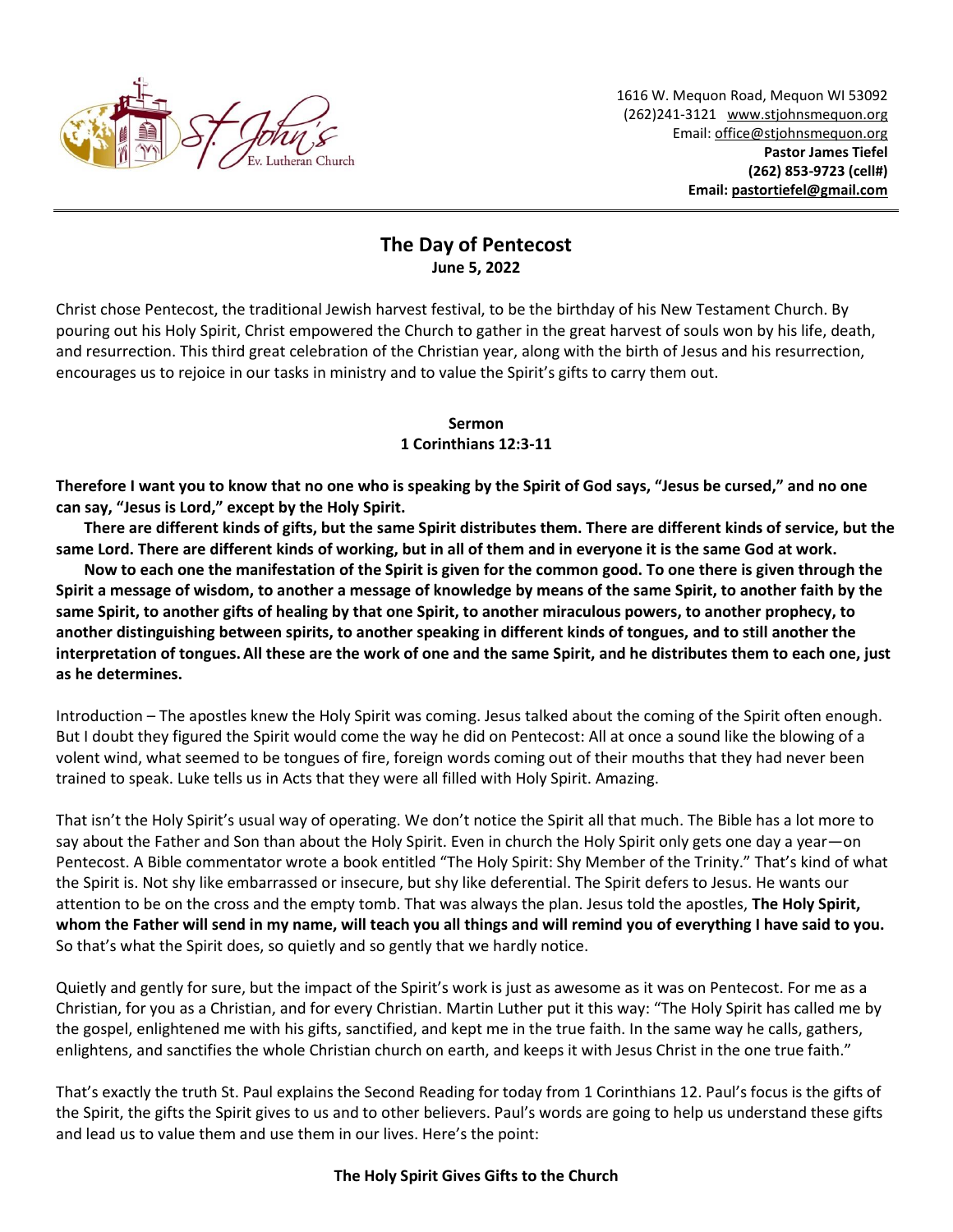1. The believers in Corinth were very gifted people and Paul recognized it: **You have been enriched in every way,** he wrote, **with all kinds of speech and with all knowledge.** But they were struggling and their strengths were becoming weaknesses and splitting the congregation. So this is how Paul began**: Now about the gifts of the Spirit, brothers and sisters, I do not want you to be uninformed.** 

He started with the basics, the most important gift the Spirit gives. **No one can say, "Jesus is Lord," except by the Holy Spirit.** This is Bible knowledge 101. We cannot have faith in Jesus or confess our faith in Jesus without the gift the Holy Spirit gives us. Martin Luther explains again, "I believe that I cannot by my own thinking or choosing believe in Jesus Christ, my Lord, or come to him. But the Holy Spirit has called me by the gospel." The Bible is crystal clear on this. We are born, actually we are conceived, with the disease of sinfulness. You don't see the disease in a baby's sweet little face, but the disease is raging. The disease doesn't go away with growing up, either. The disease might be docile at times and maybe even dormant—people with diseases can live normal lives—but the disease of sinfulness will never look to Jesus as Savior, never sense his forgiveness, never feel his love. That's where we would be without faith. Without faith we would always say in some way, **Jesus be cursed** and we would never say in any way, **Jesus is Lord**. Faith is the gift of the Spirit. **No one can say, "Jesus is Lord," except by the Holy Spirit.** 

You and I have to think about this and we have to get this straight. If I would ask you, "Why are you a believer or why are you a Christian?" what would you say? Maybe you'd say, "I've been a Christian all my life" or maybe "my parents were Christian" or "I went to a Christian school" or "I married a Christian" or "I go to church every Sunday." Some people might say, "I made a decision for Christ when I was young." None of those answers gets this right. You and I believe in Jesus because the Holy Spirit worked a miracle on us and gave us the gift of faith. He implanted in our minds and hearts the ability and willingness to believe and be sure of the impossible. This miracle is just as supernatural as the miracle of creation; when the Holy Spirit created faith in us he turned our chaos into confidence. The miracle is just as spectacular as the miracle of the resurrection. When he gifted us with faith, the Spirit turned our death into life. We just don't see it. No mighty winds here; no flames of fire; just the gentle whisper of the Word and the quiet breeze of baptism and Holy Communion. This is how the Spirit works in us: he creates faith as a gift. And with faith he implants **love, joy, peace, forbearance, kindness, goodness, faithfulness, gentleness, and self-control.** He enables us to imitate Jesus.

2. St. Paul wanted the Christians in Corinth to understand one thing: You may have the gifts of the Spirit, but you can't just use your gifts as you jolly well please. If the gift of faith comes from the Spirit—and Paul had just reminded them that it does--then all their other gifts came from the Spirit, too. **There are different kinds of gifts,** he wrote, **but the same Spirit distributes them. There are different kinds of service, but the same Lord. There are different kinds of working, but in all of them and in everyone it is the same God at work.** If the Spirit hands out all the gifts, he wants us to use our gifts as he plans. So Paul added, **Now to each one the gift of the Spirit is given for the common good.** The Spirit gives gifts to all of us and he expects all of us to us our gifts to strengthen believers and to win unbelievers.

Here at the beginning of chapter 12 Paul lists nine gifts of the Spirit. Toward the end of chapter 12 he lists nine more and they aren't all the same. When he wrote to the congregation in Rome he mentioned seven gifts and he mentioned four when he wrote to the Christians in Ephesus. The Spirit gives all kinds of gifts to believers. Some are extraordinary gifts which he gives to only a few. Some gifts make use of natural talents and abilities. The number of the gifts of the Spirit is really endless, but let's take a look at the gifts Paul mentions here.

**To one there is given through the Spirit a message of wisdom, to another a message of knowledge by means of the same Spirit.** Every believer has wisdom and knowledge. We all know the basics of Christian truth. We all know the good news about Jesus is central to faith. But the Spirit gives some the wisdom to speak the right words at the right time to believers who are struggling. He gives some the knowledge to teach basic truths in a logical and precise way. **To another**, Paul wrote, **faith by the same Spirit.** We all have faith, of course, but Paul is talking here about heroic faith, the kind of faith that bombards God with prayers and wrestles with him day and night. Paul adds **to another distinguishing between spirits.** This is the ability some have to detect the differences, even subtle differences, between truth and error. Pastors often have this gift, but some laypeople have this gift, too. All these gifts build up and strengthen believers.